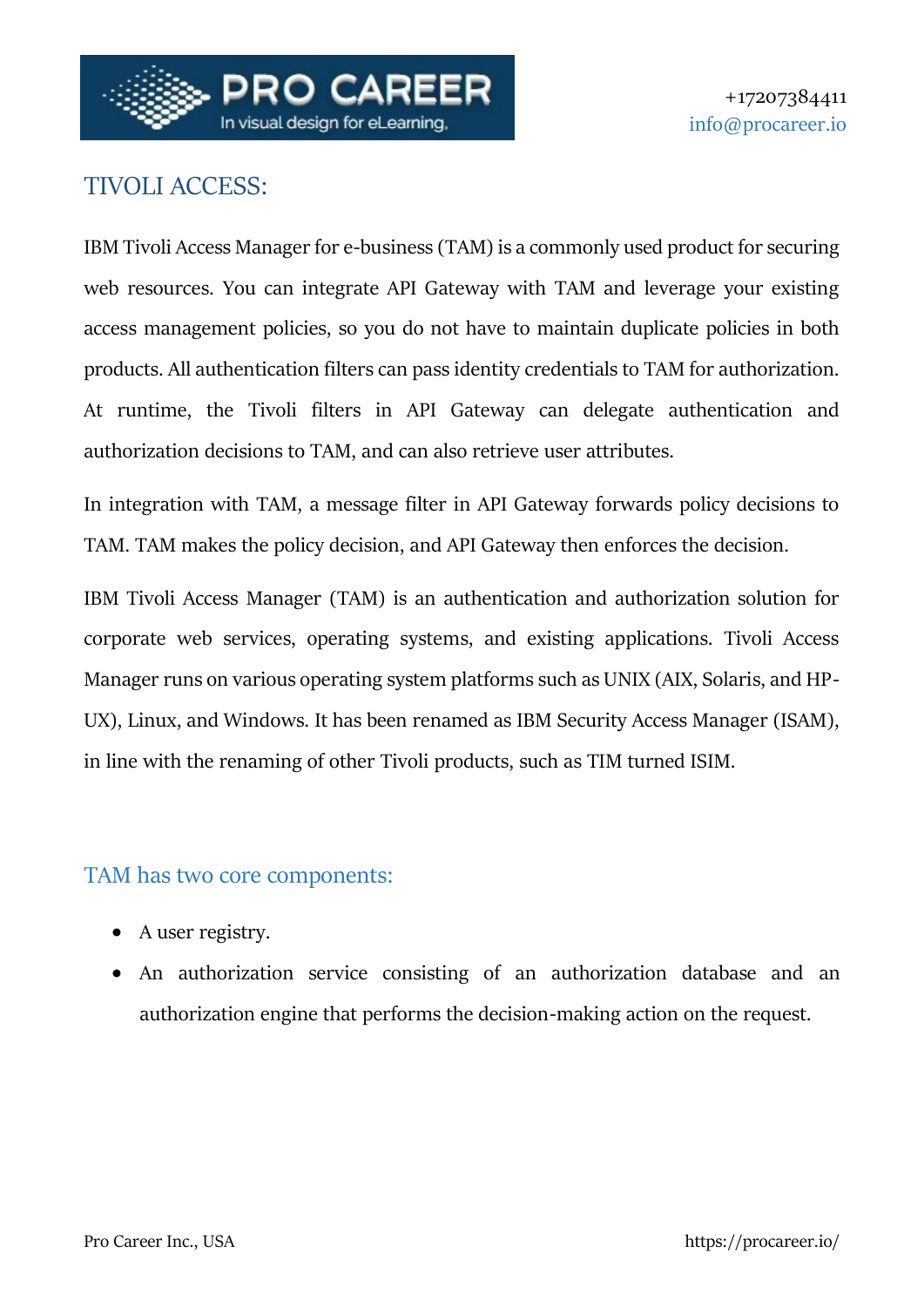

### Course Content:

- Unit -1: Introduction to IBM Tivoli Identity Manager 5.1 (ITIM)
- Unit -2: Compliance and other advantages including ROI on ITIM
- Unit -3: ITIM 5.1 system architecture
- Unit -4: Pre-requisites, supported hardware and software.
- Unit -5: Configure organizational units, locations, and administrative domains
- Unit -6: Identities, accounts, users, groups, Policies
- Unit -7: Identity feed connectors
- Unit -8: Manually request, modify, suspend, restore and delete accounts
- Unit -9: Introduction to TDI
- Unit -10: Reconciliation between managed resource and ITIM
- Unit -11: Create and configure Provisioning policies
- Unit -12: Create static and dynamic roles
- Unit -13: Workflow elements and workflows
- Unit -14: Create groups, views and Access Control Items (ACIs)
- Unit -15: Adoption Policies
- Unit -16: Manage account and access request activities
- Unit -17: Configure lifecycle management and Recertification Policies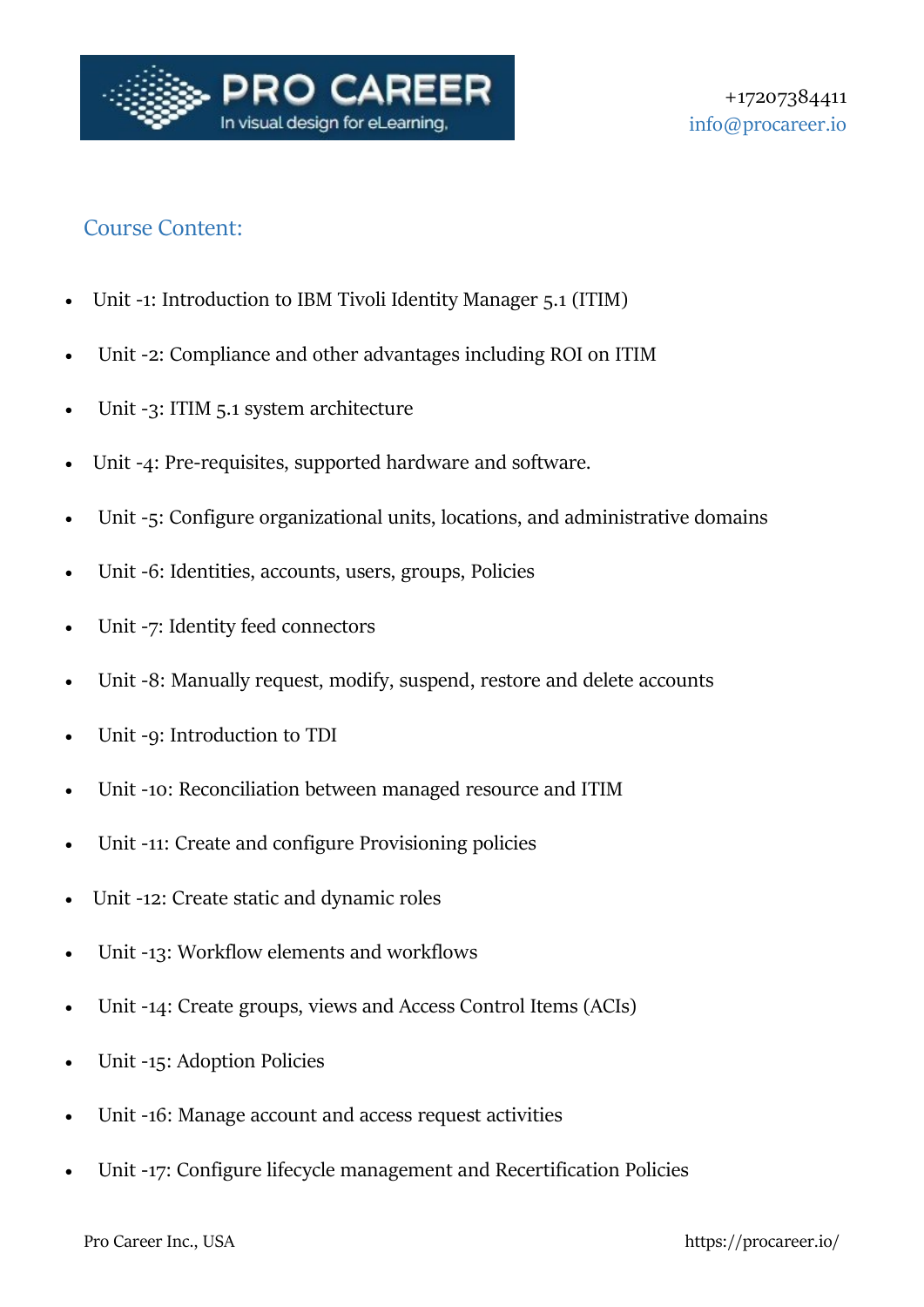

- Unit -18: ITIM Administration form
- Unit -19: Customize the Administrative and Self Service Consoles
- Unit -20: Reports
- Unit -21: Describe methods of problem determination
- Unit -22: IBM Java-Script and FESI extensions
- Unit -23: Troubleshooting: Configuration files and log files
- Unit -24: Troubleshooting: DB2, TDS
- Unit -25: Life Cycle Management
- Unit -26: Auditing and Reporting
- Unit -27: Entitlement Workflow
- Unit -28: Services and Policies
- Unit -29: Problem Determination
- Unit -30: Real-Time scenarios and examples

### Our learning methods include:

- Comprehensive course selection of Instructor-Led Training
- Logistical convenience and interactive classroom experience of Online Training
- Flexible pacing and instructor-guided support of Mentored Learning